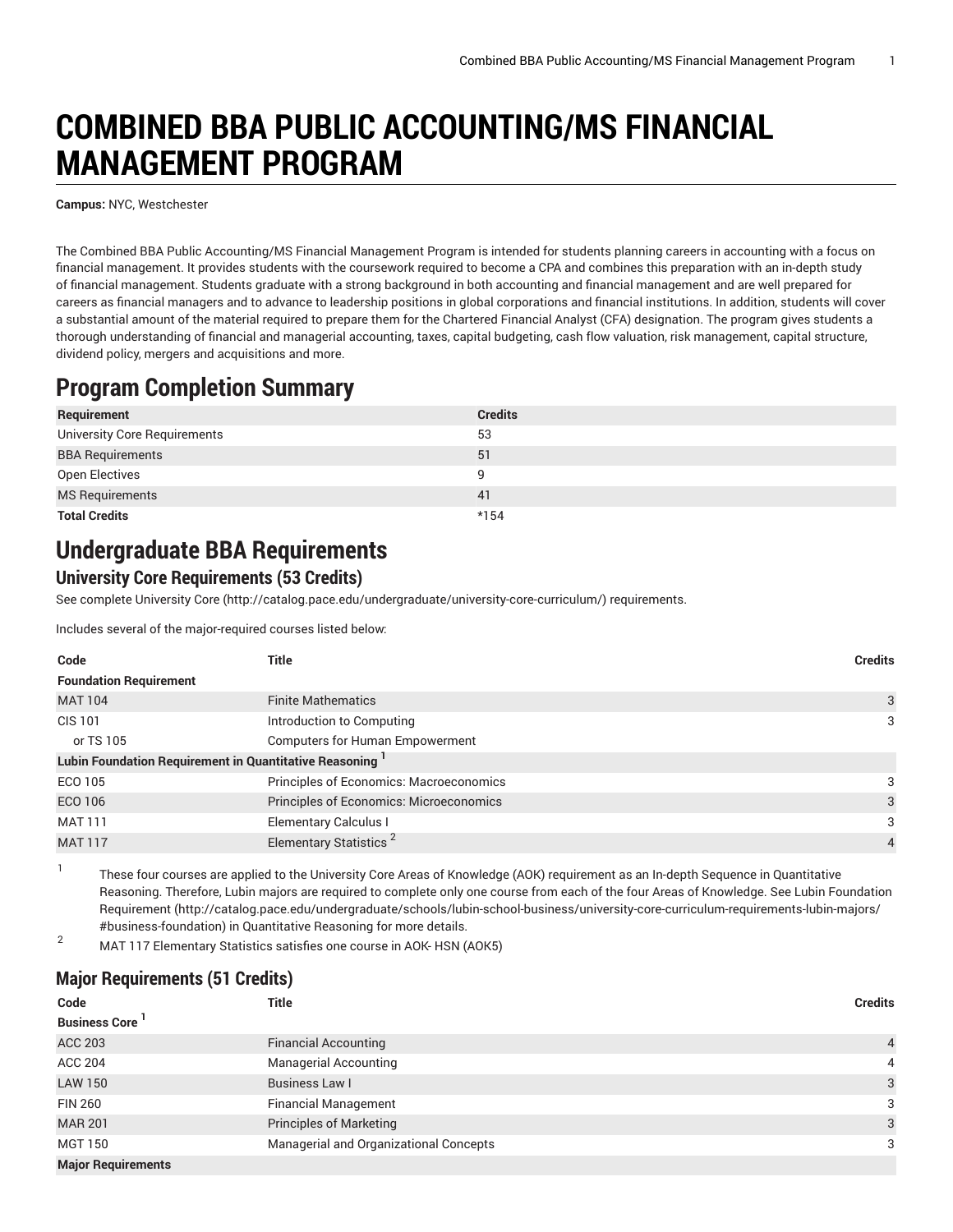| <b>ACC 375</b><br><b>Auxiliary Courses</b> | <b>Accounting Information Systems</b>   | 3              |
|--------------------------------------------|-----------------------------------------|----------------|
| <b>CIS 122L</b>                            | Advanced Spreadsheet Skills - Test Prep | 3              |
| <b>FIN 320</b>                             | <b>Corporate Finance</b>                | 3              |
| <b>LAW 360</b>                             | <b>Advanced Business Law</b>            | $\overline{4}$ |
| <b>TAX 250</b>                             | <b>Federal Income Taxation I</b>        | 3              |
| <b>TAX 311</b>                             | <b>Federal Income Taxation II</b>       | 3              |
| <b>Total Credits</b>                       |                                         | 51             |

1

1 See Business Core [Requirements](http://catalog.pace.edu/undergraduate/schools/lubin-school-business/university-core-curriculum-requirements-lubin-majors/) ([http://catalog.pace.edu/undergraduate/schools/lubin-school-business/university-core-curriculum](http://catalog.pace.edu/undergraduate/schools/lubin-school-business/university-core-curriculum-requirements-lubin-majors/)[requirements-lubin-majors/\)](http://catalog.pace.edu/undergraduate/schools/lubin-school-business/university-core-curriculum-requirements-lubin-majors/) for more details. MGT 226 Business Analytics, and MGT 490 Business Strategy are satisfied in the MS portion of the Program.

2 Applied toward the Business Core.

#### **Open Electives (9 Credits)**

| Code                          | <b>Title</b> | <b>Credits</b> |
|-------------------------------|--------------|----------------|
| <b>Open Electives</b>         |              |                |
| Select 9 credits <sup>1</sup> |              |                |
| <b>Total Credits</b>          |              |                |

Includes UNV 101 First-Year Seminar: Introduction to University Community (1 credit) for all first-year students

# **Graduate MS Requirements**

### **Program Requirements (41 Credits)**

| Code                                            | <b>Title</b>                                | <b>Credits</b> |
|-------------------------------------------------|---------------------------------------------|----------------|
| <b>MBA 810</b>                                  | <b>Business Analytics and Statistics</b>    | 3              |
| <b>CPA Review Courses (Non-credit Required)</b> |                                             |                |
| <b>ACC 060A</b>                                 | CPA Review - Financial Accounting Reporting | 0              |
| <b>ACC 060B</b>                                 | CPA Review - Auditing and Attestation       | 0              |
| <b>Graduate Public Accounting Courses</b>       |                                             |                |
| <b>ACC 620</b>                                  | <b>Accounting Entities</b>                  | 3              |
| ACC 632                                         | Auditing                                    | 3              |
| <b>ACC 635</b>                                  | <b>Advanced Auditing Practices</b>          | $\overline{2}$ |
| <b>ACC 649</b>                                  | <b>Contemporary Accounting Issues</b>       | 3              |
| <b>MS Core Courses</b>                          |                                             |                |
| <b>ACC 645</b>                                  | Theory and Analysis of Financial Statements | 3              |
| <b>FIN 647</b>                                  | <b>Advanced Corporate Finance</b>           | 3              |
| <b>FIN 667</b>                                  | Valuation of the Firm                       | 3              |
| <b>FIN 649</b>                                  | <b>International Corporate Finance</b>      | 3              |
| <b>FIN 689</b>                                  | <b>Financial Analysis and Policy</b>        | 3              |
| <b>Specialization Electives</b>                 |                                             |                |
| Choose three of the following courses:          |                                             | 9              |
| <b>FIN 634</b>                                  | <b>Entrepreneurial Finance</b>              |                |
| <b>FIN 648</b>                                  | Mergers and Acquisitions                    |                |
| <b>FIN 661</b>                                  | Corporate Financial Risk Management         |                |
| <b>FIN 677</b>                                  | Contemporary Topics in Financial Management |                |
| <b>FIN 692Q</b>                                 | Research Project                            |                |
| <b>FIN 680</b>                                  | <b>Approved Finance Topic Courses</b>       |                |